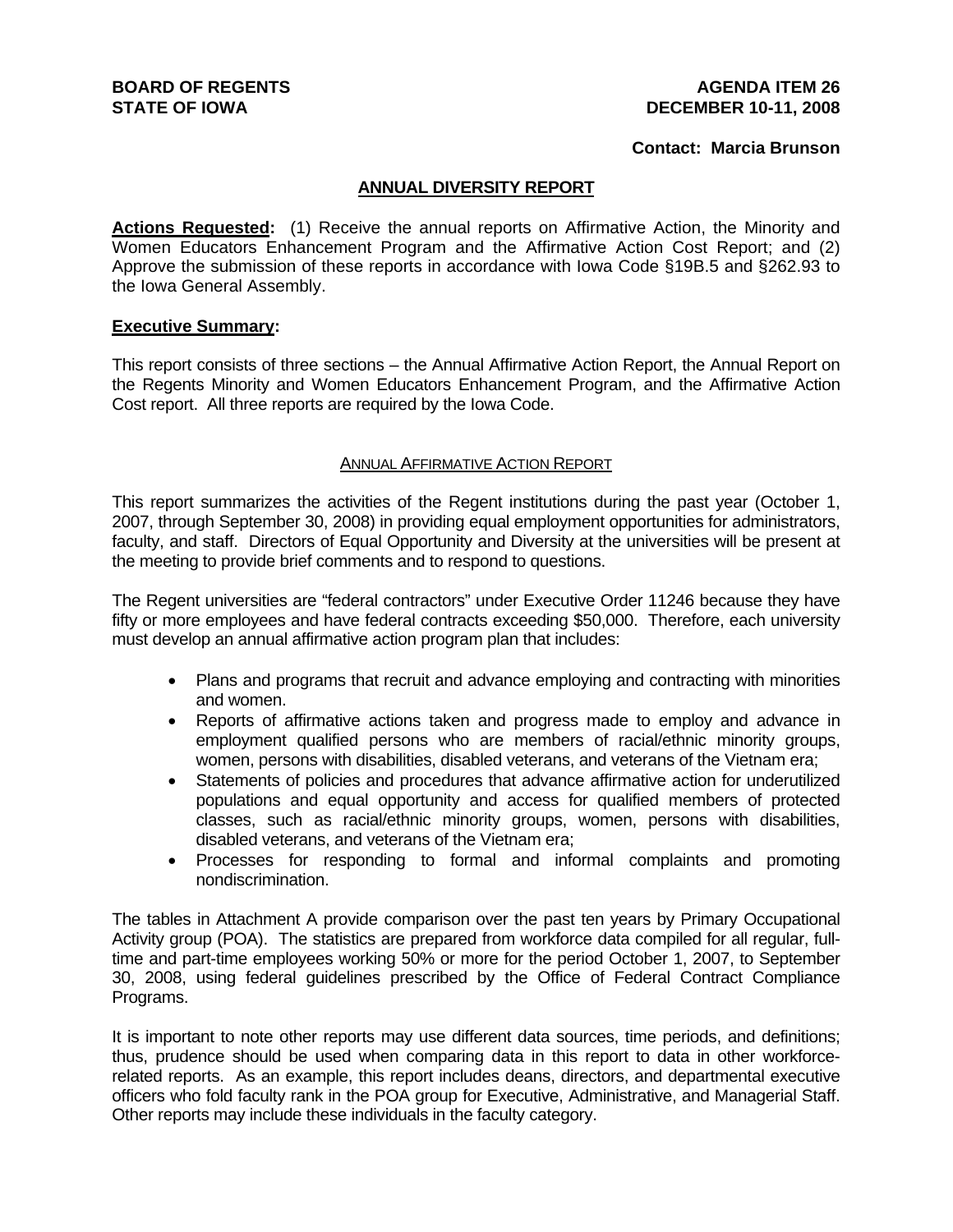Overall in the last ten years, progress has been shown in the following areas:

| Executive/Administrative/Managerial |       |       |
|-------------------------------------|-------|-------|
|                                     | 1998  | 2008  |
| Females                             | 27.7% | 37.4% |
| <b>Minorities</b>                   | 7.5%  | 7.9%  |
| <b>Faculty tenure track</b>         |       |       |
| Females                             | 27.4% | 31.8% |
| <b>Minorities</b>                   | 12.1% | 17.9% |

Employment in three POAs reflected decreases in females:

|                       | 1998  | 2008  |
|-----------------------|-------|-------|
| Secretarial/Clerical  | 88.4% | 87.4% |
| <b>Skilled Crafts</b> | 7.5%  | 7.1%  |
| Service/Maintenance   | 54.7% | 52.3% |

Peer group comparisons have limited meaning in the affirmative action area in most employment categories. The affirmative action efforts put forth by the Iowa Regent universities are geared toward meeting or exceeding goals set for occupational categories based upon the availability for each job group within specific geographic areas. Availability in recruitment pools is a major factor in affirmative action. Most of the job applicants for positions at the universities come from Iowa where there is a limited pool of minorities.

Since the recruitment for faculty is on a national or even international basis, comparison data on the percentages of women and minorities in the faculty ranks at peer institutions is provided below. This data originates from the Integrated Post Secondary Data System (IPEDS) and reflects only full-time faculty for Fall 2007; whereas, the data provided in Attachment A reflects faculty with 50% and greater appointments in Fall 2008. Workforce data as portrayed in Attachment A is not available for peer institutions.

|                                    | <b>Fall 2007</b>      |                         |
|------------------------------------|-----------------------|-------------------------|
|                                    | <b>PERCENT FEMALE</b> | <b>PERCENT MINORITY</b> |
| <b>University of lowa</b>          | 29.1                  | 15.4                    |
| <b>Big 10</b>                      | 29.4                  | 16.9                    |
| Peer Group                         | 29.4                  | 16.6                    |
| <b>Iowa State University</b>       | 27.9                  | 17.5                    |
| <b>Big 12</b>                      | 27.9                  | 14.3                    |
| Peer Group                         | 28.3                  | 16.8                    |
| <b>University of Northern Iowa</b> | 41.8                  | 10.0                    |
| Peer Group                         | 38.1                  | 15.4                    |

#### Full-Time Tenured and Tenure Track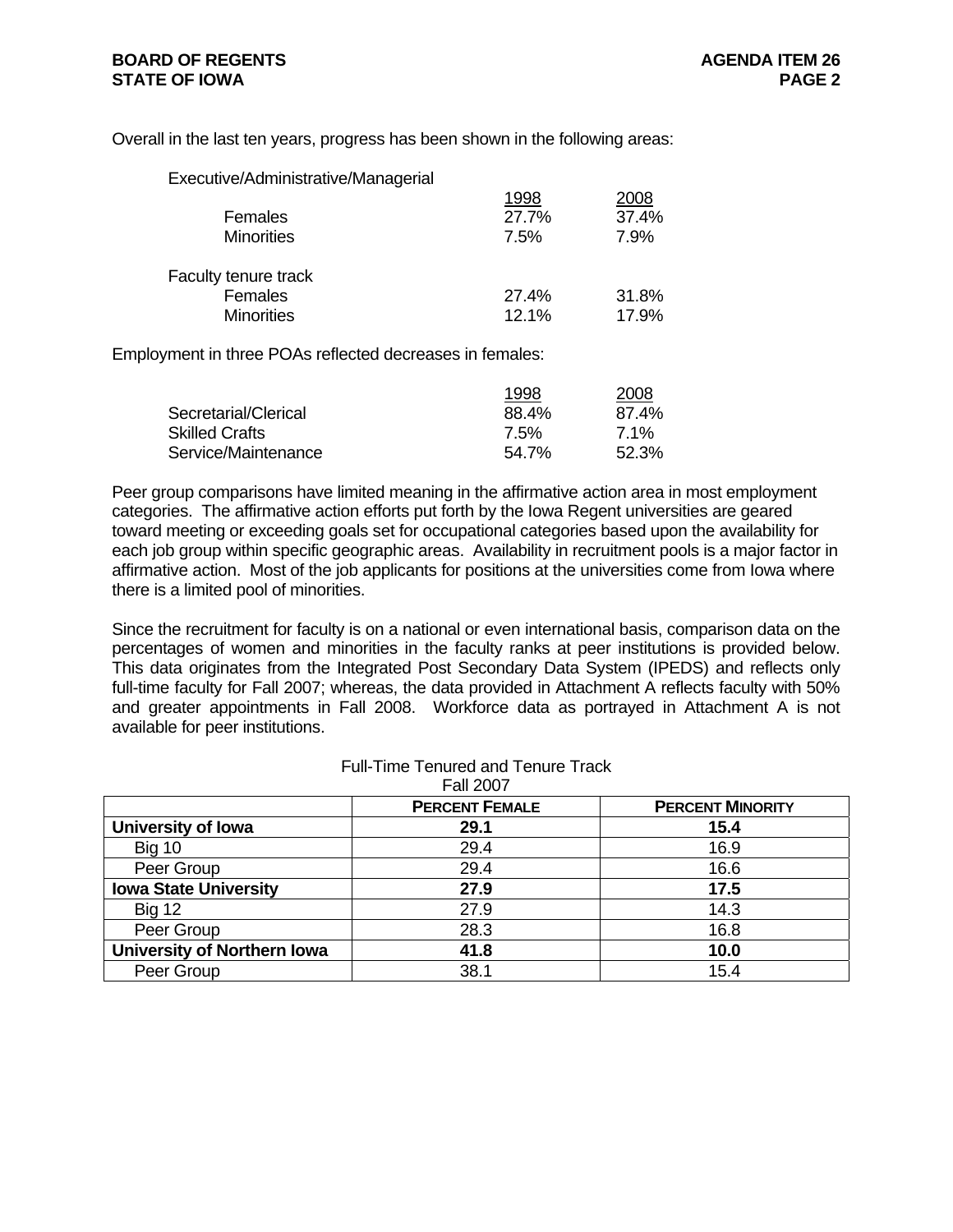The following table provides a comparison of overall employment at the five Regent institutions with the remainder of state government:

|                 |        |         | Reaents |         |        |         | 2000 Census |            |       |
|-----------------|--------|---------|---------|---------|--------|---------|-------------|------------|-------|
|                 | 2007   |         | 2008    |         | 2007   |         | 2008        | lowa Labor |       |
|                 | Number | Percent | Number  | Percent | Number | Percent | Number      | Percent    | Force |
| Male            | 9.421  | 40.8%   | 9,603   | 40.3%   | 9.846  | 49.3%   | 10,043      | 48.9%      | 52.6% |
| <b>IFemale</b>  | 13.673 | 59.2%   | 14.206  | 59.7%   | 10.127 | 50.7%   | 10.517      | 51.2%      | 47.4% |
| 'Total          | 23,094 |         | 23,809  |         | 19,973 |         | 20.560      |            |       |
|                 |        |         |         |         |        |         |             |            |       |
| <b>Minority</b> | 2.040  | 8.8%    | 2.171   | 9.1%    | .085   | 5.4%    | 1,181       | 5.7%       | 6.0%  |

The institutional reports provide extensive detail about the types of programming and support available on the campus, and the progress made over the past year in enhancing the diversity of the institution. Due to the breadth of the institutional reports, they are not included with this memorandum but are available on the Board of Regents website as an attachment to this memo and in the Regent Exhibit Book at the Board meeting.

The following are highlights from the reports submitted by the universities:

#### *University of Iowa*

 $\overline{a}$ 

Between October 1, 2007 and October 1, 2008, The University of Iowa workforce increased by 582 individuals (3.9%), from 14,993 in 2007 to 15,575 in 2008.

- The faculty and staff increased by 444 women (4.7%).
- Racial/ethnic minority representation increased by 117 individuals (9.5%).
- The percentage of minority tenured/tenure track faculty is the highest to date at 17.7%. The momentum which led to the early achievement of the strategic planning indicator in this category (16%) continues.
- Female representation among executive, administrative, and managerial staff increased by 13 women (10%), from 37.0% in 2007 to 37.6% in 2008. Trends suggest that this strategic planning indicator (37%) will continue to be met through 2010.
- Minority representation among professional and scientific staff increased by 45 individuals (9.5%), increasing representation slightly from 6.6% to 6.9%. Attainment of the strategic planning indicator (7.5%) for this area remains a challenge.
- The campus organizational unit with the largest net increase in staff was The University of Iowa Hospitals and Clinics, with a net gain of 437 staff (7.1%).
- During the 2007-08 data year, the University hired or promoted 1,478 women and 272 racial/ethnic minorities. Despite this level of hiring, varied degrees of underrepresentation of women and minorities remain in individual job groups within the majority of the Primary Occupational Activity (POA) groups. With all job groups aggregated, the University is currently underrepresented by 359 women (2.3%) and by 54 minorities  $(0.3\%)$ .<sup>1</sup>

<sup>&</sup>lt;sup>1</sup>Underrepresentation is defined as having fewer women or minorities in a particular job group or department than would reasonably be expected by their availability.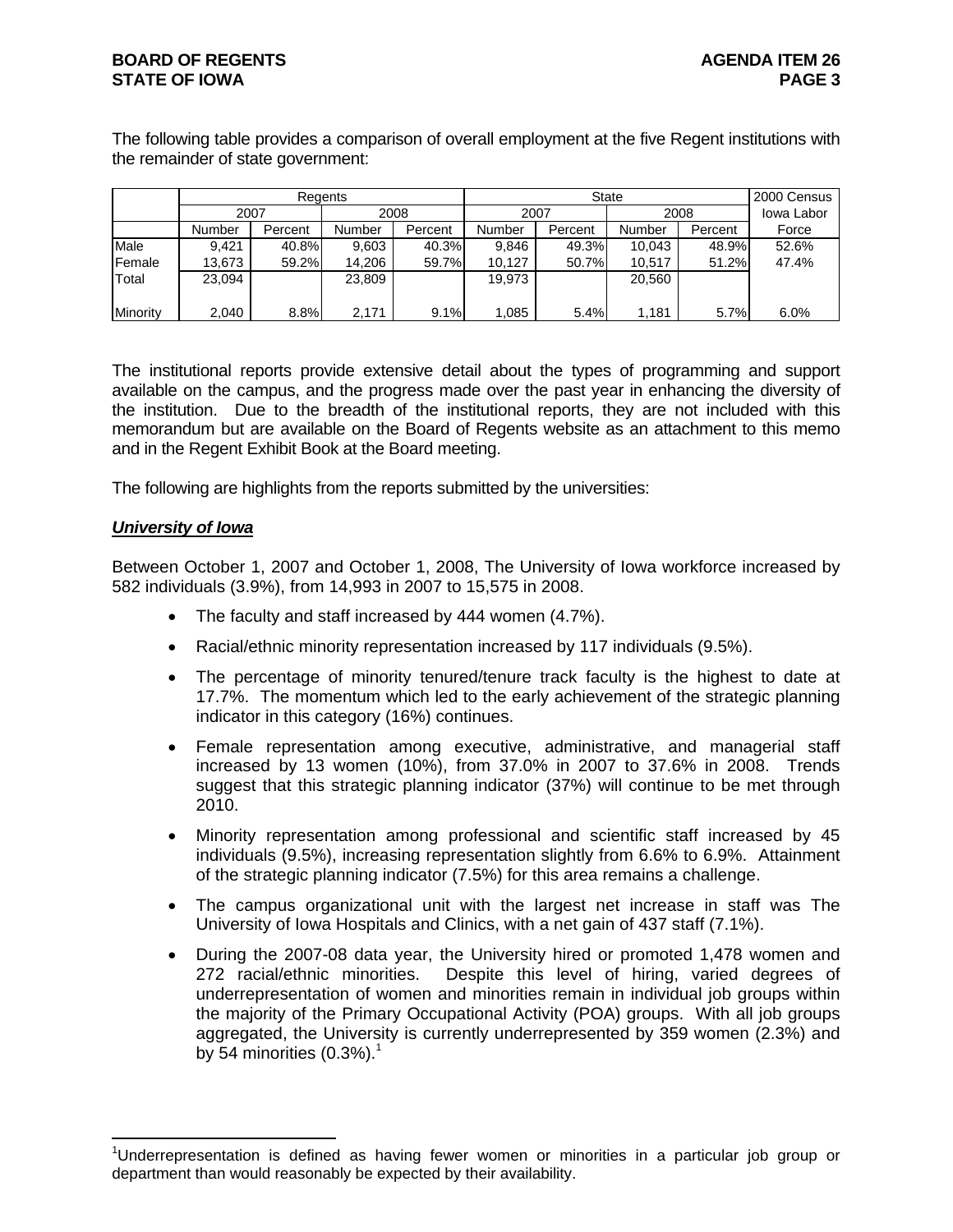### **BOARD OF REGENTS BOARD OF REGENTS STATE OF IOWA** PAGE 4

# *Iowa State University*

Iowa State University experienced increases in female employees from 2007 as follows:

- Executive/Administrative/Managerial by 1.4%,
- Faculty Tenured/Tenure Track by 0.8%,
- Non Tenure Track Faculty by 1.6%,
- Professional and Scientific by 2%,
- Technical/Paraprofessional by 2.2%
- Skilled Crafts by 0.4%.

There was a decrease in female employees from 2007 in the Secretarial/Clerical group by 0.4% and the Service and Maintenance group by 4.0%.

There was a decrease in minority employees in Faculty Non-Tenure Track by 2.1% and Service/Maintenance by 2.0%.

The percentage of minority employees in the P&S category remained constant at 10.8%. ISU did see an increase in the number of minority employees by 7; however, due to the increase in the total number of employees in this group the percentage of minority employees remained the same. Skilled Crafts also remained constant at 1.4%.

There was an increase in minority employees in Executive/Administrative Managerial by 0.6%, Faculty Tenured/Tenure Track by 0.6%, Secretarial/Clerical by 0.1%, and Technical/Paraprofessional by 0.5%.

Iowa State University increased its total workforce by 69 employees.

#### *University of Northern Iowa*

As of October 1, 2008, the UNI workforce totals 1,881 employees. This includes 1,018 (54.1%) female employees and 176 (9.4%) minority employees. One year ago, UNI employed 979 (53.7%) female employees and 164 (9.0%) minority employees. This represents a slight gain in employment of females as well as a slight gain in the total employment of minority persons from 2007.

Five- and ten- year comparisons for the overall workforce show progress in female representation, but a consistent decline in the minority representation until the most recent gain noted above. Over the ten-year history, total employment numbers varied dramatically in response to budget fluctuations. The overall effect is a gain of 70 female employees at a rate of 7.4% overall growth over ten years. However, ground was lost in minority employment with a total loss of 17 employees, moving from 10.6% of total employment in 1998 down to 9.4% in 2008.

The tenured and tenure track employee group employs a total of 545 employees. This represents a net decrease of 11 employees from one year ago. However, this group saw a gain of 13 female employees and a gain of six (6) minority employees. This equates to 235 (43.1%) female representation and 67 (12.3%) minority representation in the tenured and tenure track group. This compares to 534 tenured and tenure track faculty in 2007, with 222 (41.6%) female faculty and 61 (11.4%) minority faculty.

The five- and ten-year comparisons reflect a consistent and steady gain in females in the tenured and tenure track faculty group although minority numbers have remained relatively static. While the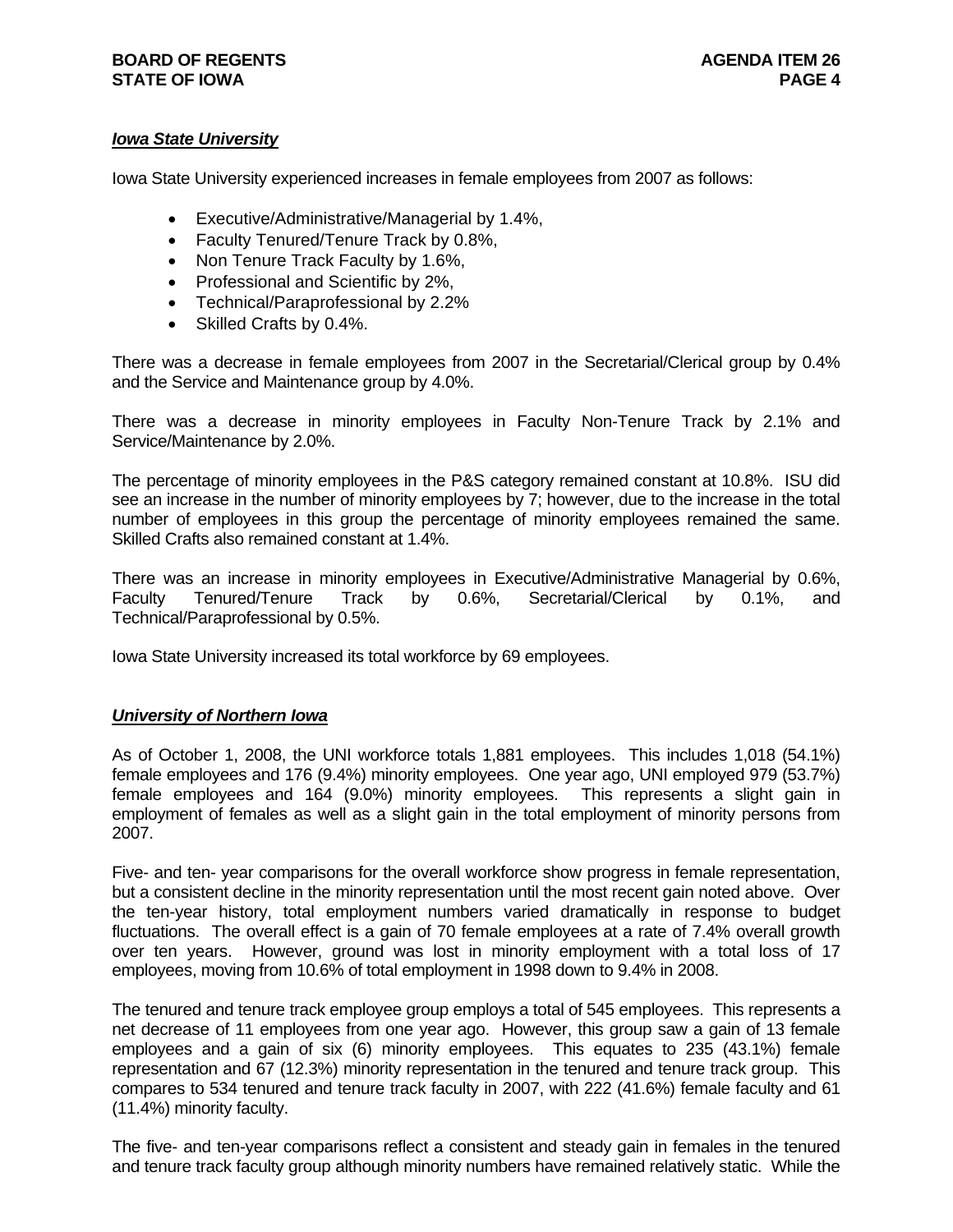overall number of employees in that job group has actually decreased by 16 employees (2.9%) over the past five years, female representation has increased by 3.2% and minority representation has remained relatively steady.

### REGENTS MINORITY AND WOMEN EDUCATORS ENHANCEMENT PROGRAM

Iowa Code §262.81 requires the Board of Regents to establish a program to recruit women and minority educators to faculty positions at the Regent universities and to file an annual report of these activities. The complete reports are in the Regent Exhibit Book and as an attachment to this memo on the Board's website. Highlights of the reports submitted by the universities are shown below:

## *University of Iowa*

*The Iowa Promise*, the strategic plan for 2005-2010, recognizes the link between educational excellence and diversity, and the importance of recruiting to the university faculty, staff and students from underrepresented communities and fostering a climate that enables all to succeed. *The Iowa Promise* set forth goals for faculty diversity, including gender diversity, and established the principle that all parts of the university are to be accountable for achieving those goals. In FY 2006 The University of Iowa recruited its largest class of faculty from underrepresented communities, and in one year exceeded its strategic planning benchmark for racial and ethnic diversity of tenured/tenure track faculty, and also made progress on its gender diversity goal.

Some of the Initiatives in place at the University of Iowa include:

- Establishment of the Diversity Action Committee -- a task force composed of faculty, staff, students and administrators, to assess the current status of the University's diversity programs and activities and recommend steps to advance the diversity goals of *The Iowa Promise.* In addition, in September 2008, the Provost announced that diversity and internationalization would be a focus of the strategic initiative process to be launched by the campus in Fall 2008.
- Faculty Diversity Opportunity Program (FDOP) -- a program to enhance collegiate efforts to recruit and retain minority faculty. FDOP was established in 1999, expanding on previous similar initiatives. From FY 2000 to FY 2005, FDOP resources were used to support part of the first several years, typically one to three years, of the newly recruited faculty member's tenure at the University. FDOP allocations are typically up to \$40,000, available to support the hiring of a new faculty member who is a target of opportunity and whose addition will improve the diversity of the requesting college which continues as long as the faculty member remains with the University.

For the current fiscal year, FY 09, the Office of the Provost is providing FDOP funding totaling \$1,813,282 for partial salaries and other resources for a total of 56 faculty. This financial commitment represents a continued increase over the FY 08 commitment of \$1,474,164.

• Minority Faculty Orientation and Mentoring Program - teams new faculty with senior faculty in their departments to assist in the new faculty members' career development in teaching, scholarship and research, and committee service. The Associate Provost for Diversity provides support for several faculty and staff affinity groups, including the African-American Council, the Council on the Status of Latinos, the Council on the Status of Women, the Council on Disability Awareness, the Native American Council and the UI Lesbian, Gay, Bisexual, Transgender Staff and Faculty Association.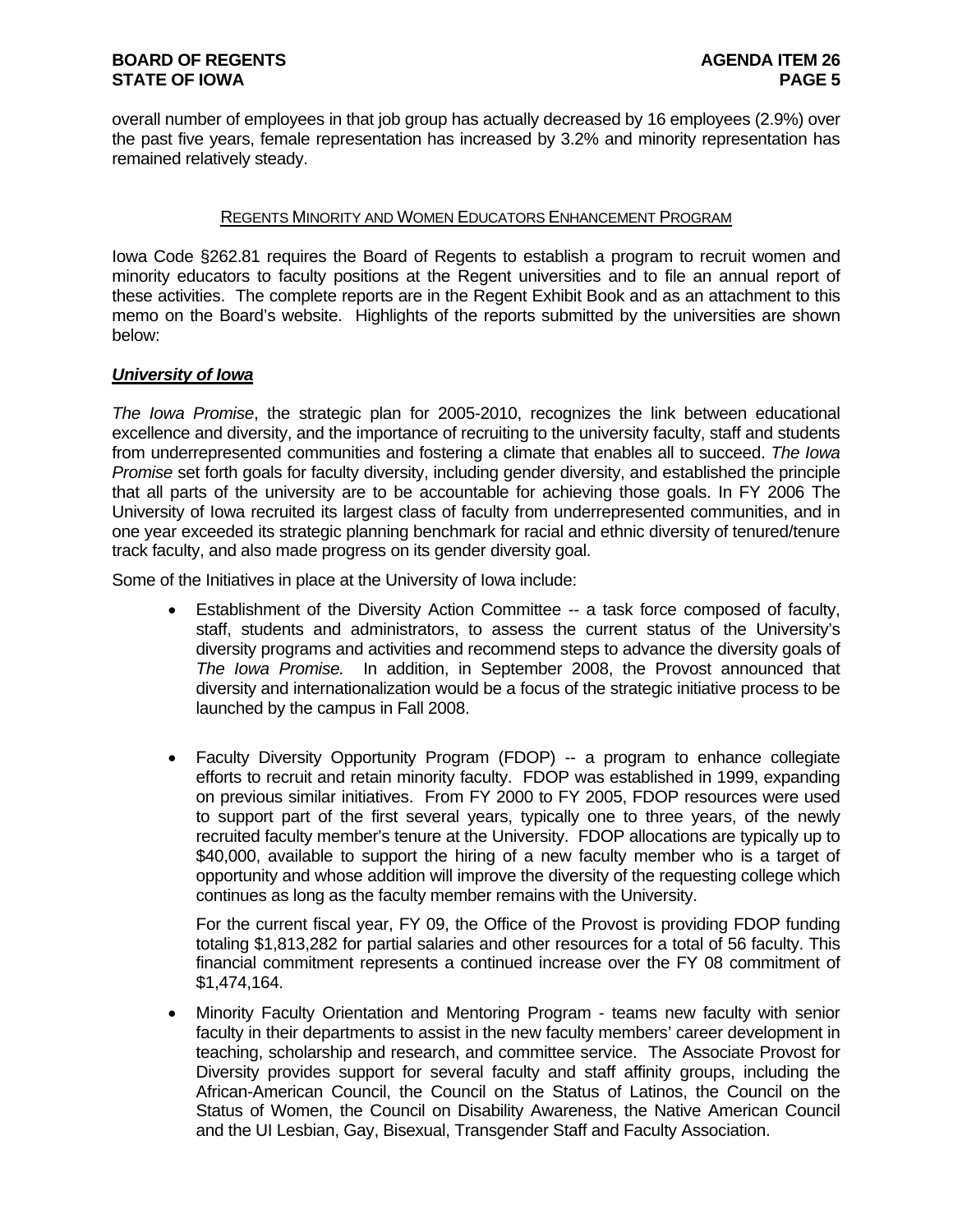- Diversity Scholars, Visitors, and Faculty Exchanges the University provides financial support for efforts to bring underrepresented minority persons as visiting faculty and speakers to campus to present seminars and lectures, and to participate in collaborative scholarly work and research with University faculty. The Provost also provides assistance to UI minority faculty members to enable them to pursue their scholarship and faculty responsibilities through collaborations with other institutions and individuals.
- Gender Equity Task Force -- appointed to "take a broad look at the status of women faculty at The University of Iowa and recommend changes and programs to increase the number of women faculty and improve their quality of life." Several recommendations related to faculty gender diversity are in the implementation phase at this time.
- Women in Science and Engineering (WISE) mission of the program is to expand and improve the educational and professional opportunities for women in all fields of science and technology by facilitating institutional and social change.

#### *Iowa State University*

Some of the initiatives in place at ISU are highlighted below.

- "Emerging Leaders Academy" a newly implemented initiative to develop depth of leadership skills among faculty and staff as well as to diversify the potential pool of leadership candidates at ISU.
- National Science Foundation "institutional transformation" grant -- ISU is in the third year of the \$3.3 million, 5-year program to improve recruitment, retention and leadership of women faculty in the science, technology, engineering and mathematics ("STEM") fields.
- Women's Enrichment Fund Mini Grants -- designed to support initiatives to enrich the experiences of women faculty, staff and students at ISU. Since 2004, over 40 projects have been funded through this program. For FY 2007-08, funding was again awarded for the "Women Impacting ISU Calendar" which has been a powerful and visible reminder of women's leadership roles on campus. Funding was also given for new projects such as a website detailing the history of women at Iowa State University and for two seminar series showcasing women in STEM fields.
- Diversity Grants program implemented in FY 2006 to support diversity in the mission areas of education, research, and outreach in order to positively impact and advance faculty, staff, and student minorities and under-represented groups. The overarching goals are to accelerate institutional change and contribute to scholarly activity in education and research related to diversity. For FY 2008 funding increased from \$25,000 to \$60,000.
- Advisory Committee for Diversity Program Planning and Coordination (ACD) has responsibility for an annual report on diversity (directed both to the university president and to the university community) and for assessing progress on the Implementation Plan for Community, Equity, and Diversity and recommending changes in its details. A major activity of the committee is to assess the effectiveness of diversity efforts on campus. A new initiative of the committee this year was an invitation to campus leaders from areas such as dining services and university relations to discuss ways diversity could be integrated into their work.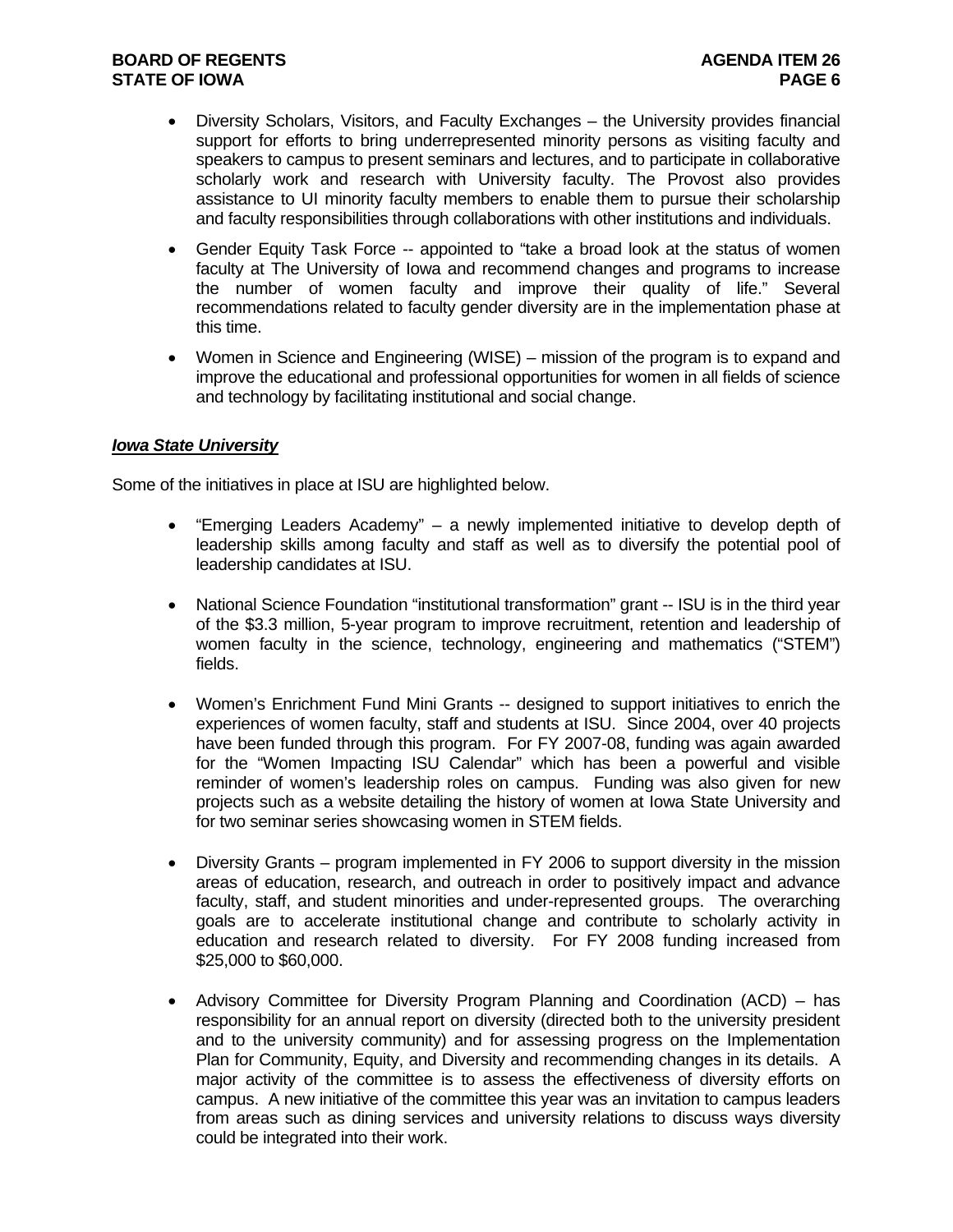- Recruitment and retention of excellent faculty -- financially supported by the Office of the Executive Vice President and Provost by specifically funding requests for dual-career hiring and to diversify the faculty. In FY 2008, \$650,597 was allocated for this purpose. (This amount does not include those funds provided for base salary increases for the retention of faculty due to market pressure or competitive job offers.)
- Mentoring of faculty -- an important way for ISU to ensure a diverse faculty succeeds. In addition to a one-on-one mentoring program involving all first year faculty, the Provost supports college-level peer mentoring programs. In addition, faculty of color have the option to take part in the ADVANCE mentoring program.
- Women's Leadership Consortium -- brings together leaders of various women's programs on campus and to develop strategies for increasing the visibility and impact of women's initiatives and programs. The group has sponsors the Iowa Women's Leadership Summit, to bring together those interested in women's leadership in higher education, K-12 education, business and industry, and non-profits. The April 2008 event had national and Iowa speakers and drew over 200 participants.

# *University of Northern Iowa*

- Of the \$40,000 original budget, \$28,000 has been used since 1989 to recruit and hire a minority faculty member for the Political Science Department.
- The balance of these funds has been used since 1990 to recruit and hire an academic administrator as Associate Dean of the Graduate College. This individual retired from her position in 2002. These funds (plus an additional \$8,000) have been reallocated to support teaching from visiting minority faculty and recruiting students from traditionally black schools such as Xavier, Dillard and Southern universities.

#### AFFIRMATIVE ACTION COST REPORT

Iowa Code §19B.5 requires that the Board and its institutions submit an annual report on affirmative action, diversity, and multicultural accomplishments to the Iowa General Assembly by January 31. The report is to include information identifying funding sources and itemized costs, including administrative costs, for these programs. The income and expenditures are detailed in Attachment B. The total expenditures for FY 2007 and FY 2008 are shown below:

|            |                |                | <b>Percent</b> |
|------------|----------------|----------------|----------------|
|            | <b>FY 2007</b> | <b>FY 2008</b> | Change         |
| <b>SUI</b> | \$738,718      | \$797,188      | 8%             |
| <b>ISU</b> | \$355,042      | \$357,962      | $1\%$          |
| UNI        | \$253,120      | \$273,873      | 8%             |

The Iowa School for the Deaf and Iowa Braille and Sight Saving School do not have offices that are dedicated solely to affirmative action activities; therefore, cost reports are not required.

H:\HR\Docket2008\December\1208\_ITEM26.doc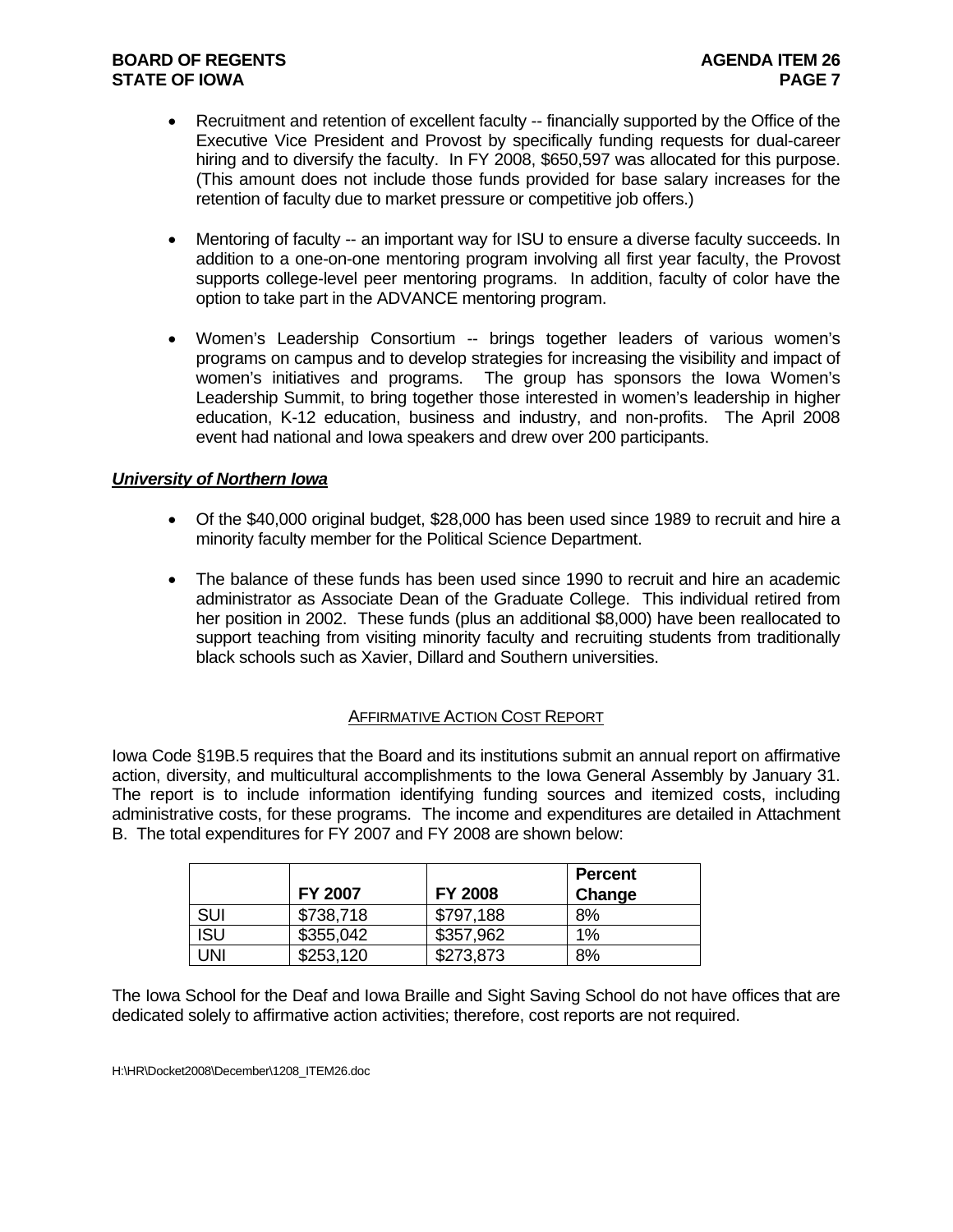# **BOARD OF REGENTS AGENUAL STATE OF IOWA**<br> **BOARD OF IOWA**<br> **ATTACHMENT A**

#### **UNIVERSITY OF IOWA**

|                                            |                            | September 30, 1998 |                      |          |            |                                 | September 30, 2003 |            |          |           |                    | September 30, 2008 |                 |          |                  |  |
|--------------------------------------------|----------------------------|--------------------|----------------------|----------|------------|---------------------------------|--------------------|------------|----------|-----------|--------------------|--------------------|-----------------|----------|------------------|--|
| <b>POA GROUP</b>                           | Φ<br><b>Total Workforc</b> | male<br>Φ<br>LE.   | otal<br>⊢<br>৳<br>వి | Minority | Total<br>ኄ | Workforce<br>Total <sup>1</sup> | emale              | Total<br>৳ | Minority | otal<br>৳ | Workforce<br>Total | Female             | Total<br>৳<br>چ | Minority | Total<br>৳<br>వి |  |
| Executive / Administrative /<br>Managerial | 271                        | 84                 | 31.0%                | 21       | 7.7%       | 315                             | 101                | 32.1%      | 21       | 6.7%      | 380                | 143                | 37.6%           | 28       | 7.4%             |  |
| Faculty: Tenure Track                      | 1,573                      | 398                | 25.3%                | 187 I    | 11.9%      | 1,561                           | 433                | 27.7%      | 212      | 13.6%     | 1,488              | 437                | 29.4%           | 264      | 17.7%            |  |
| Faculty: Non-Tenure Track                  | 428                        | 177                | 41.4%                |          | 91 21.3%   | 534                             | 245                | 45.9%      | 76       | 14.2%     | 703                | 339                | 48.2%           | 102      | 14.5%            |  |
| <b>Professional and Scientific</b>         | 5,354                      | 3,642              | 68.0%                | 302      | 5.6%       | 6,273                           | 4,334              | 69.1%      | 408      | 6.5%      | 7,596              | 5,416              | 71.3%           | 521      | 6.9%             |  |
| Secretarial/Clerical                       | 2,630                      | 2,243              | 85.3%                | 69       | 2.6%       | 2,713                           | 2,313              | 85.3%      | 93       | 3.4%      | 2,565              | 2,184              | 85.1%           | 115      | 4.5%             |  |
| Technical/Paraprofessional                 | 504                        | 316                | 62.7%                | 21       | 4.2%       | 480                             | 294                | 61.3%      | 15       | 3.1%      | 562                | 396                | 70.5%           | 38       | 6.8%             |  |
| <b>Skilled Crafts</b>                      | 442                        | 35                 | 7.9%                 | 12       | 2.7%       | 409                             | 40                 | 9.8%       | 22       | 5.4%      | 398                | 34                 | 8.5%            | 21       | 5.3%             |  |
| Service/Maintenance                        | 1,765                      | 960                | 54.4%                | 179      | 10.1%      | 1,729                           | 906                | 52.4%      | 237      | 13.7%     | 1,883              | 1,003              | 53.3%           | 257      | 13.6%            |  |
| <b>TOTALS</b>                              | 12,967                     | 7,855              | 60.6%                | 882      | 6.8%       | 14,014                          | 8,666              | 61.8%      | 1,084    | 7.7%      | 15,575             | 9,952              | 63.9%           | 1,346    | 8.6%             |  |

#### **IOWA STATE UNIVERSITY**

|                                            | September 30, 1998 |        |                 |          |                  |                        |        | September 30, 2003 |                | September 30, 2008 |                    |        |                 |          |                           |
|--------------------------------------------|--------------------|--------|-----------------|----------|------------------|------------------------|--------|--------------------|----------------|--------------------|--------------------|--------|-----------------|----------|---------------------------|
| <b>POA GROUP</b>                           | Workforce<br>Total | Female | Total<br>৳<br>چ | Minority | Total<br>ㅎ<br>اچ | င္ၿ<br>Workfo<br>Total | Female | of Total<br>ا گچ   | Minority       | otal<br>ö<br>వ్    | Workforce<br>Total | Female | Total<br>৳<br>چ | Minority | of Total<br>$\mathcal{S}$ |
| Executive / Administrative /<br>Managerial | 264                | 67     | 25.4%           | 20       | 7.6%             | 304                    | 94     | 30.9%              | 29             | 9.5%               | 363                | 135    | 37.2%           | 35       | 9.6%                      |
| Faculty: Tenure Track                      | 1,301              | 307    | 23.6%           | 163      | 12.5%            | 1,252                  | 327    | 26.1%              | 214            | 17.1%              | 1,213              | 345    | 28.4%           | 255      | 21.0%                     |
| Faculty: Non-Tenure Track                  | 288                | 149    | 51.7%           | 25       | 8.7%             | 400                    | 50     | 12.5%              | 207            | 51.8%              | 418                | 224    | 53.6%           | 48       | 11.5%                     |
| Professional and Scientific                | 1,923              | 832    | 43.3%           | 229      | 11.9%            | 2,113                  | 958    | 45.3%              | 296            | 14.0%              | 2,087              | 1,028  | 49.3%           | 225      | 10.8%                     |
| Secretarial/Clerical                       | 1,295              | 1,195  | 92.3%           | 34       | 2.6%             | 1,179                  | 1,066  | 90.4%              | 42             | 3.6%               | 1,071              | 969    | 90.5%           | 36       | 3.4%                      |
| Technical/Paraprofessional                 | 177                | 67     | 37.9%           | 3        | 1.7%             | 154                    | 81     | 52.6%              | 5              | 3.2%               | 167                | 103    | 61.7%           | 6        | 3.6%                      |
| <b>Skilled Crafts</b>                      | 306                | 24     | 7.8%            | 6        | 2.0%             | 303                    | 13     | 4.3%               | 5 <sup>1</sup> | 1.7%               | 279                | 13     | 4.7%            | 4        | 1.4%                      |
| Service/Maintenance                        | 619                | 341    | 55.1%           | 49       | 7.9%             | 641                    | 355    | 55.4%              | 51             | 8.0%               | 530                | 259    | 48.9%           | 31       | 5.8%                      |
| <b>TOTALS</b>                              | 6,173              | 2,982  | 48.3%           | 529      | 8.6%             | 6,346                  | 2,944  | 46.4%              | 849            | 13.4%              | 6,128              | 3,076  | 50.2%           | 640      | 10.4%                     |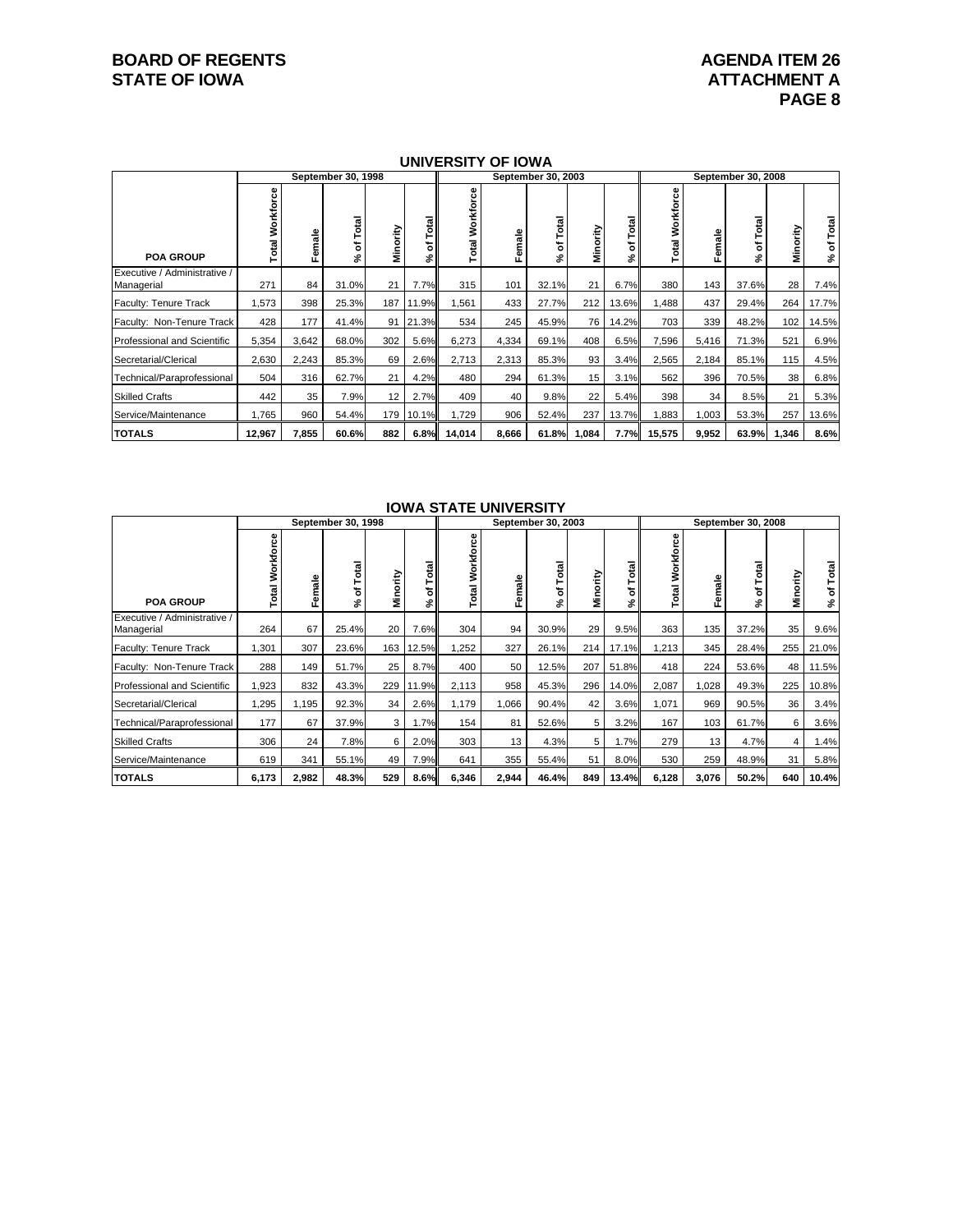# **BOARD OF REGENTS AGENUAL STATE OF IOWA**<br> **BOARD OF IOWA**<br> **BOARD OF IOWA**

#### **UNIVERSITY OF NORTHERN IOWA**

|                                            | September 30, 1998            |           |             |                  |                   | September 30, 2003                  |        |                 |          |        | September 30, 2008     |        |                   |                |                  |
|--------------------------------------------|-------------------------------|-----------|-------------|------------------|-------------------|-------------------------------------|--------|-----------------|----------|--------|------------------------|--------|-------------------|----------------|------------------|
| <b>POA GROUP</b>                           | Φ<br>Ō<br><b>Total Workfo</b> | male<br>Ŀ | Total<br>՟Շ | Minority         | Total<br>ъ۱<br>వి | Φ<br>Workforc<br>Total <sup>1</sup> | Female | Total<br>৳<br>℅ | Minority | g<br>ኄ | <b>Total Workforce</b> | Female | Total<br>՟Շ<br>వి | Minority       | Total<br>৳<br>వి |
| Executive / Administrative /<br>Managerial | 100                           | 26        | 26.0%       |                  | 7.0%              | 99                                  | 28     | 28.3%           | 6        | 6.1%   | 110                    | 41     | 37.3%             | 5              | 4.5%             |
| Faculty: Tenure Track                      | 547                           | 214       | 39.1%       | 68               | 12.4%             | 561                                 | 224    | 39.9%           | 68       | 12.1%  | 545                    | 235    | 43.1%             | 67             | 12.3%            |
| Faculty: Non-Tenure Track                  | 92                            | 54        | 58.7%       | 11               | 12.0%             | 126                                 | 82     | 65.1%           | 8        | 6.3%   | 39                     | 22     | 56.4%             | 5              | 12.8%            |
| Professional and Scientific                | 423                           | 204       | 48.2%       | 37               | 8.7%              | 513                                 | 275    | 53.6%           | 47       | 9.2%   | 570                    | 307    | 53.9%             | 45             | 7.9%             |
| Secretarial/Clerical                       | 298                           | 291       | 97.7%       | 16               | 5.4%              | 307                                 | 296    | 96.4%           | 14       | 4.6%   | 271                    | 261    | 96.3%             | 13             | 4.8%             |
| Technical/Paraprofessional                 | 24                            | 11        | 45.8%       | 2                | 8.3%              | 25                                  | 10     | 40.0%           | 5        | 20.0%  | 30                     | 8      | 26.7%             | 4              | 13.3%            |
| <b>Skilled Crafts</b>                      | 94                            | 5         | 5.3%        | $\overline{7}$   | 7.4%              | 77                                  | 5      | 6.5%            | 4        | 5.2%   | 64                     | 6      | 9.4%              | $\overline{2}$ | 3.1%             |
| Service/Maintenance                        | 250                           | 143       | 57.2%       | 45               | 18.0%             | 239                                 | 134    | 56.1%           | 35       | 14.6%  | 252                    | 138    | 54.8%             | 35             | 13.9%            |
| <b>TOTALS</b>                              | 1,828                         | 948       | 51.9%       | 193 <sub>1</sub> | 10.6%             | 1,947                               | 1,054  | 54.1%           | 187      | 9.6%   | 1,881                  | 1,018  | 54.1%             | 176            | 9.4%             |

|                                            |                        |           | September 30, 1998   |                |                 |                         | 1911A 9911996 I 91\ 1116 PEAI | September 30, 2003 |                |           | September 30, 2008 |        |                   |          |                           |  |
|--------------------------------------------|------------------------|-----------|----------------------|----------------|-----------------|-------------------------|-------------------------------|--------------------|----------------|-----------|--------------------|--------|-------------------|----------|---------------------------|--|
| <b>POA GROUP</b>                           | <b>Total Workforce</b> | male<br>Ŀ | otal<br>⊢<br>৳<br>వి | Minority       | otal<br>ㅎ<br>వి | 8<br>ō<br>Workf<br>otal | Female                        | of Total<br>چ      | Minority       | otal<br>5 | Workforce<br>Total | Female | Total<br>՟Շ<br>వి | Minority | of Total<br>$\mathcal{S}$ |  |
| Executive / Administrative /<br>Managerial | 4                      |           | 0.0%                 |                | 0.0%            | 4                       |                               | 25.0%              |                | 0.0%      | 4                  |        | 25.0%             |          | 0.0%                      |  |
| Faculty: Tenure Track                      |                        |           |                      |                |                 |                         |                               |                    |                |           |                    |        |                   |          |                           |  |
| Faculty: Non-Tenure Track                  | 63                     | 49        | 77.8%                |                | 0.0%            | 52                      | 43                            | 82.7%              |                | 0.0%      | 44                 | 37     | 84.1%             |          | 0.0%                      |  |
| <b>Professional and Scientific</b>         | 35                     | 26        | 74.3%                | 4 <sup>1</sup> | 11.4%           | 40                      | 30                            | 75.0%              | $\overline{2}$ | 5.0%      | 35                 | 27     | 77.1%             |          | 0.0%                      |  |
| Secretarial/Clerical                       | 9                      | 9         | 100.0%               |                | 11.1%           | 4                       |                               | 100.0%             |                | 25.0%     | 4                  | 4      | 100.0%            |          | 25.0%                     |  |
| Technical/Paraprofessional                 | 26                     | 23        | 88.5%                |                | 3.8%            | 22                      | 18                            | 81.8%              | $\overline{2}$ | 9.1%      | 24                 | 20     | 83.3%             | 3        | 12.5%                     |  |
| <b>Skilled Crafts</b>                      | $\overline{7}$         |           | 0.0%                 |                | 0.0%            | 6                       |                               | 0.0%               |                | 0.0%      | 6                  |        | 0.0%              |          | 0.0%                      |  |
| Service/Maintenance                        | 19                     | 8         | 42.1%                |                | 4 21.1%         | 20                      | 8                             | 40.0%              | 5              | 25.0%     | 20                 | 9      | 45.0%             | 4        | 20.0%                     |  |
| <b>TOTALS</b>                              | 163                    | 115       | 70.6%                | 10             | 6.1%            | 148                     | 104                           | 70.3%              | 10             | 6.8%      | 137                | 98     | 71.5%             | 8        | 5.8%                      |  |

#### **IOWA SCHOOL FOR THE DEAF**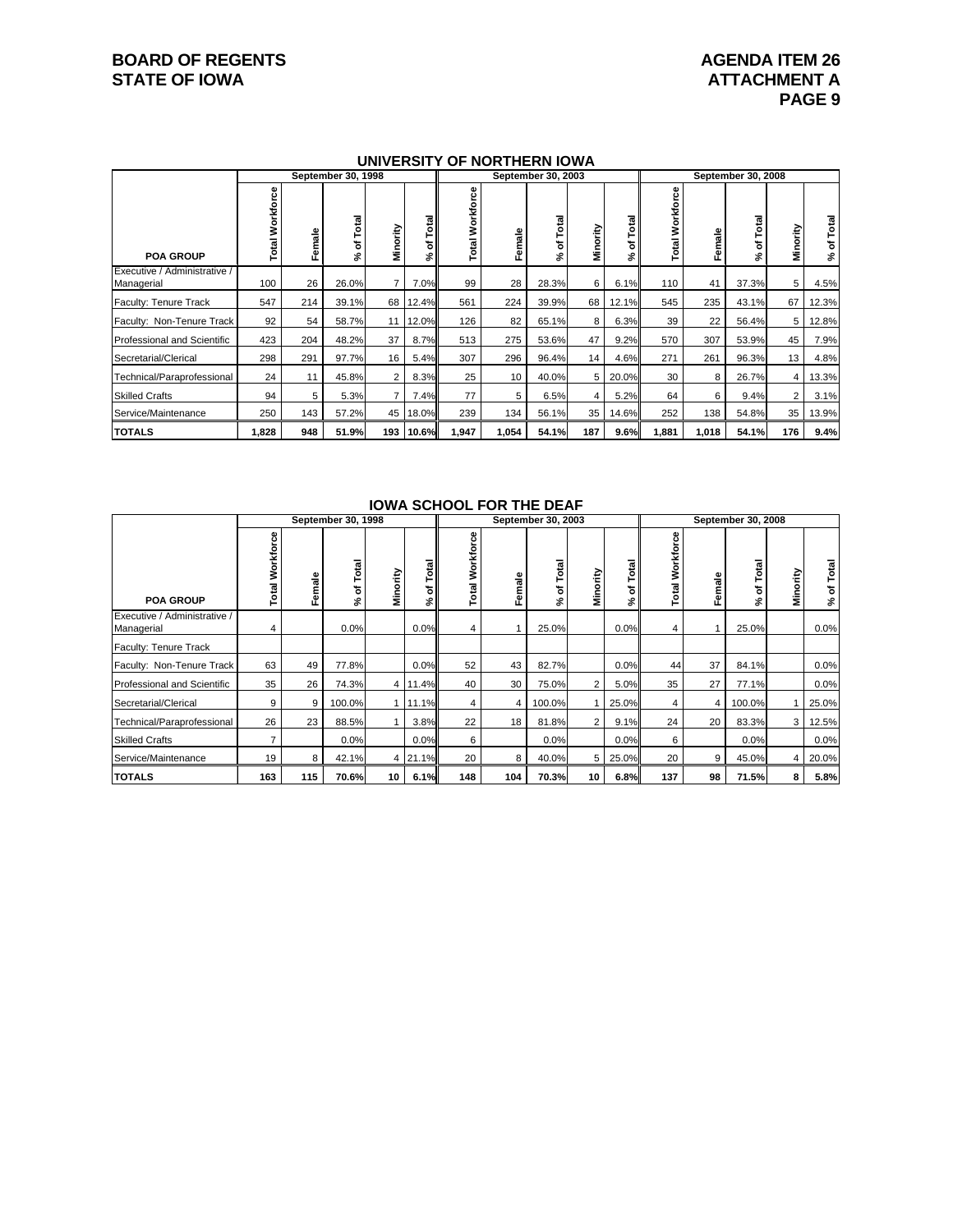# **BOARD OF REGENTS AGENUAL STATE OF IOWA**<br> **BOARD OF IOWA**<br> **ATTACHMENT A**

# **ATTACHMENT A PAGE 10**

#### **IOWA BRAILLE AND SIGHT SAVING SCHOOL**

|                                            |                        |                 | September 30, 1998 |          |                  |                    |        | September 30, 2003 |          |            | September 30, 2008 |                |                  |          |                  |
|--------------------------------------------|------------------------|-----------------|--------------------|----------|------------------|--------------------|--------|--------------------|----------|------------|--------------------|----------------|------------------|----------|------------------|
| <b>POA GROUP</b>                           | <b>Total Workforce</b> | male<br>Φ<br>Œ. | Total<br>৳<br>వి   | Minority | Total<br>৳<br>వి | Workforce<br>Total | Female | Total<br>৳<br>వి   | Minority | Total<br>৳ | Workforce<br>Total | Female         | Total<br>৳<br>వి | Minority | Total<br>৳<br>వి |
| Executive / Administrative /<br>Managerial | 4                      |                 | 25.0%              |          | 0.0%             | 5                  | 3      | 60.0%              |          | 0.0%       |                    | $\overline{2}$ | 50.0%            |          | 0.0%             |
| Faculty: Tenure Track                      |                        |                 |                    |          |                  |                    |        |                    |          |            |                    |                |                  |          |                  |
| Faculty: Non-Tenure Track                  | 32                     | 26              | 81.3%              |          |                  | 40                 | 30     | 75.0%              |          | 0.0%       | 34                 | 26             | 76.5%            |          |                  |
| <b>Professional and Scientific</b>         | 7                      | 4               | 57.1%              |          | 0.0%             | 8                  | 5      | 62.5%              |          | 0.0%       | 8                  | $\overline{7}$ | 87.5%            |          | 0.0%             |
| Secretarial/Clerical                       | 9                      | 9               | 100.0%             |          | 0.0%             |                    |        | 100.0%             |          | 0.0%       | 4                  | $\overline{4}$ | 100.0%           |          | 0.0%             |
| Technical/Paraprofessional                 | 36                     | 35              | 97.2%              |          | 0.0%             | 29                 | 27     | 93.1%              |          | 0.0%       | 19                 | 17             | 89.5%            |          | 0.0%             |
| <b>Skilled Crafts</b>                      |                        |                 |                    |          |                  |                    |        |                    |          |            |                    |                |                  |          |                  |
| Service/Maintenance                        | 12                     | 6               | 50.0%              |          | 0.0%             | 18                 | 9      | 50.0%              |          | 0.0%       | 19                 | 6              | 31.6%            |          | 5.3%             |
| <b>TOTALS</b>                              | 100                    | 81              | 81.0%              |          | 0.0%             | 107                | 81     | 75.7%              |          | 0.0%       | 88                 | 62             | 70.5%            |          | 1.1%             |

#### **TOTAL -- REGENT INSTITUTIONS**

|                                            | September 30, 1998       |        |                          |          |                      | September 30, 2003 |        |                   |          |         | September 30, 2008    |        |                  |          |                  |
|--------------------------------------------|--------------------------|--------|--------------------------|----------|----------------------|--------------------|--------|-------------------|----------|---------|-----------------------|--------|------------------|----------|------------------|
| <b>POA GROUP</b>                           | 8<br><b>Total Workfo</b> | Female | <b>a</b><br>⊢<br>৳<br>వి | Minority | otal<br>۴<br>5<br>వ్ | Workforce<br>Total | Female | Total<br>՟Ծ<br>వి | Minority | ৱা<br>ኄ | 8<br>Workfor<br>Total | Female | Total<br>৳<br>వి | Minority | Total<br>৳<br>వి |
| Executive / Administrative /<br>Managerial | 643                      | 178    | 27.7%                    | 48       | 7.5%                 | 727                | 227    | 31.2%             | 56       | 7.7%    | 861                   | 322    | 37.4%            | 68       | 7.9%             |
| Faculty: Tenure Track                      | 3,453                    | 945    | 27.4%                    | 418      | 12.1%                | 3,414              | 1,014  | 29.7%             | 494      | 14.5%   | 3,280                 | 1,043  | 31.8%            | 586      | 17.9%            |
| Faculty: Non-Tenure Track                  | 871                      | 429    | 49.3%                    | 127      | 14.6%                | 1,112              | 420    | 37.8%             | 291      | 26.2%   | 1,204                 | 622    | 51.7%            | 155      | 12.9%            |
| <b>Professional and Scientific</b>         | 7,742                    | 4,708  | 60.8%                    | 572      | 7.4%                 | 8,947              | 5,602  | 62.6%             | 753      | 8.4%    | 10,296                | 6,785  | 65.9%            | 791      | 7.7%             |
| Secretarial/Clerical                       | 4,241                    | 3,747  | 88.4%                    | 120      | 2.8%                 | 4,210              | 3,686  | 87.6%             | 150      | 3.6%    | 3,915                 | 3,422  | 87.4%            | 165      | 4.2%             |
| Technical/Paraprofessional                 | 767                      | 452    | 58.9%                    | 27       | 3.5%                 | 710                | 430    | 60.6%             | 27       | 3.8%    | 802                   | 544    | 67.8%            | 51       | 6.4%             |
| <b>Skilled Crafts</b>                      | 849                      | 64     | 7.5%                     | 25       | 2.9%                 | 795                | 58     | 7.3%              | 31       | 3.9%    | 747                   | 53     | 7.1%             | 27       | 3.6%             |
| Service/Maintenance                        | 2,665                    | .458   | 54.7%                    | 277      | 10.4%                | 2,647              | 1,412  | 53.3%             | 328      | 12.4%   | 2,704                 | 1,415  | 52.3%            | 328      | 12.1%            |
| <b>TOTALS</b>                              | 21,231                   | 11,981 | 56.4%                    | 1,614    | 7.6%                 | 22,562             | 12,849 | 56.9%             | 2,130    | 9.4%    | 23,809                | 14,206 | 59.7%            | 2,171    | 9.1%             |